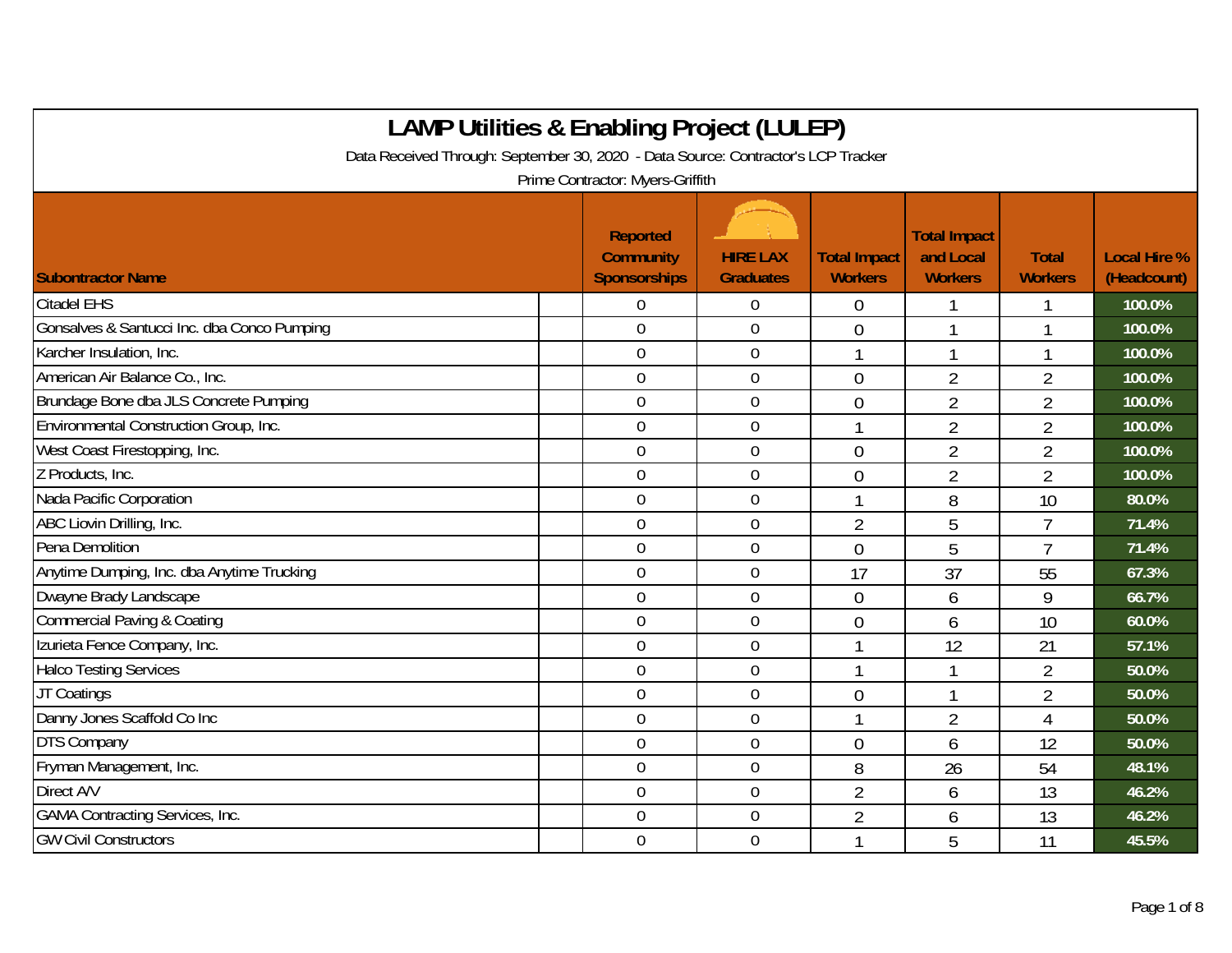| <b>LAMP Utilities &amp; Enabling Project (LULEP)</b><br>Data Received Through: September 30, 2020 - Data Source: Contractor's LCP Tracker<br>Prime Contractor: Myers-Griffith |  |                                                            |                                     |                                       |                                                    |                                |                                    |  |
|-------------------------------------------------------------------------------------------------------------------------------------------------------------------------------|--|------------------------------------------------------------|-------------------------------------|---------------------------------------|----------------------------------------------------|--------------------------------|------------------------------------|--|
| <b>Subontractor Name</b>                                                                                                                                                      |  | <b>Reported</b><br><b>Community</b><br><b>Sponsorships</b> | <b>HIRE LAX</b><br><b>Graduates</b> | <b>Total Impact</b><br><b>Workers</b> | <b>Total Impact</b><br>and Local<br><b>Workers</b> | <b>Total</b><br><b>Workers</b> | <b>Local Hire %</b><br>(Headcount) |  |
| <b>T&amp;M Construction</b>                                                                                                                                                   |  | $\Omega$                                                   | $\boldsymbol{0}$                    |                                       | 22                                                 | 49                             | 44.9%                              |  |
| Frey-Moss Structures INC                                                                                                                                                      |  | $\overline{0}$                                             | $\mathbf 0$                         | 3                                     | 8                                                  | 18                             | 44.4%                              |  |
| Miranda Logistics Enterprise                                                                                                                                                  |  | $\mathbf 0$                                                | $\boldsymbol{0}$                    | 6                                     | 46                                                 | 106                            | 43.4%                              |  |
| <b>Axion Group</b>                                                                                                                                                            |  | $\mathbf 0$                                                | $\mathbf 0$                         | $\overline{0}$                        | 3                                                  | $\overline{7}$                 | 42.9%                              |  |
| J.V Land Clearing Co., Inc.                                                                                                                                                   |  | $\overline{0}$                                             | 0                                   |                                       | 6                                                  | 14                             | 42.9%                              |  |
| Cupertino Electric Inc.                                                                                                                                                       |  | $\overline{0}$                                             | $\boldsymbol{0}$                    | $\overline{2}$                        | $\overline{7}$                                     | 17                             | 41.2%                              |  |
| Comet Electric, Inc.                                                                                                                                                          |  | $\mathbf 0$                                                | $\mathbf 0$                         |                                       | 36                                                 | 89                             | 40.4%                              |  |
| Pan-Pacific Mechanical                                                                                                                                                        |  | $\mathbf 0$                                                | $\mathbf 0$                         | $\overline{0}$                        | $\overline{2}$                                     | 5                              | 40.0%                              |  |
| Alert Insulation Co., Inc.                                                                                                                                                    |  | $\mathbf 0$                                                | $\boldsymbol{0}$                    | $\overline{0}$                        | 4                                                  | 10                             | 40.0%                              |  |
| Terra Pave, Inc.                                                                                                                                                              |  | $\mathbf 0$                                                | $\mathbf 0$                         | 1                                     | $\overline{4}$                                     | 10                             | 40.0%                              |  |
| ISEC, Inc.                                                                                                                                                                    |  | $\overline{0}$                                             | $\mathbf 0$                         | $\overline{2}$                        | 17                                                 | 43                             | 39.5%                              |  |
| Wagner Engineering & Survey, Inc.                                                                                                                                             |  | $\overline{0}$                                             | $\mathbf 0$                         | $\theta$                              | 9                                                  | 23                             | 39.1%                              |  |
| <b>GGG Demolition, Inc.</b>                                                                                                                                                   |  | $\overline{0}$                                             | $\overline{0}$                      |                                       | 14                                                 | 36                             | 38.9%                              |  |
| 24 Hour Sweeping Inc A                                                                                                                                                        |  | $\overline{0}$                                             | $\boldsymbol{0}$                    |                                       | 5                                                  | 13                             | 38.5%                              |  |
| Birdi & Associates, Inc.                                                                                                                                                      |  | $\mathbf 0$                                                | $\boldsymbol{0}$                    | $\overline{2}$                        | 5                                                  | 13                             | 38.5%                              |  |
| Resource Environmental, Inc.                                                                                                                                                  |  | $\overline{0}$                                             | $\mathbf 0$                         | $\overline{2}$                        | 18                                                 | 47                             | 38.3%                              |  |
| Steve Bubalo Construction Co                                                                                                                                                  |  | $\mathbf 0$                                                | $\boldsymbol{0}$                    | 6                                     | 13                                                 | 34                             | 38.2%                              |  |
| B & D Equipment Rental, Inc.                                                                                                                                                  |  | $\overline{0}$                                             | $\mathbf 0$                         | $\overline{0}$                        | 14                                                 | 37                             | 37.8%                              |  |
| Building Electronic Controls, Inc.                                                                                                                                            |  | $\overline{0}$                                             | $\overline{0}$                      | $\overline{0}$                        | 3                                                  | 8                              | 37.5%                              |  |
| 3531 Trucking                                                                                                                                                                 |  | $\mathbf 0$                                                | $\pmb{0}$                           | $\overline{0}$                        | $\overline{7}$                                     | 19                             | 36.8%                              |  |
| Corradini Corp.                                                                                                                                                               |  | $\boldsymbol{0}$                                           | $\boldsymbol{0}$                    | $\mathbf 1$                           | 4                                                  | 11                             | 36.4%                              |  |
| Psomas                                                                                                                                                                        |  | $\overline{0}$                                             | 0                                   | $\overline{0}$                        | 4                                                  | 11                             | 36.4%                              |  |
| <b>Griffith Company</b>                                                                                                                                                       |  | $\overline{2}$                                             | $\mathbf{1}$                        | 14                                    | 64                                                 | 180                            | 35.6%                              |  |
| <b>Red Hawk Services</b>                                                                                                                                                      |  | $\mathbf 0$                                                | $\mathbf 0$                         | 3                                     | 6                                                  | 17                             | 35.3%                              |  |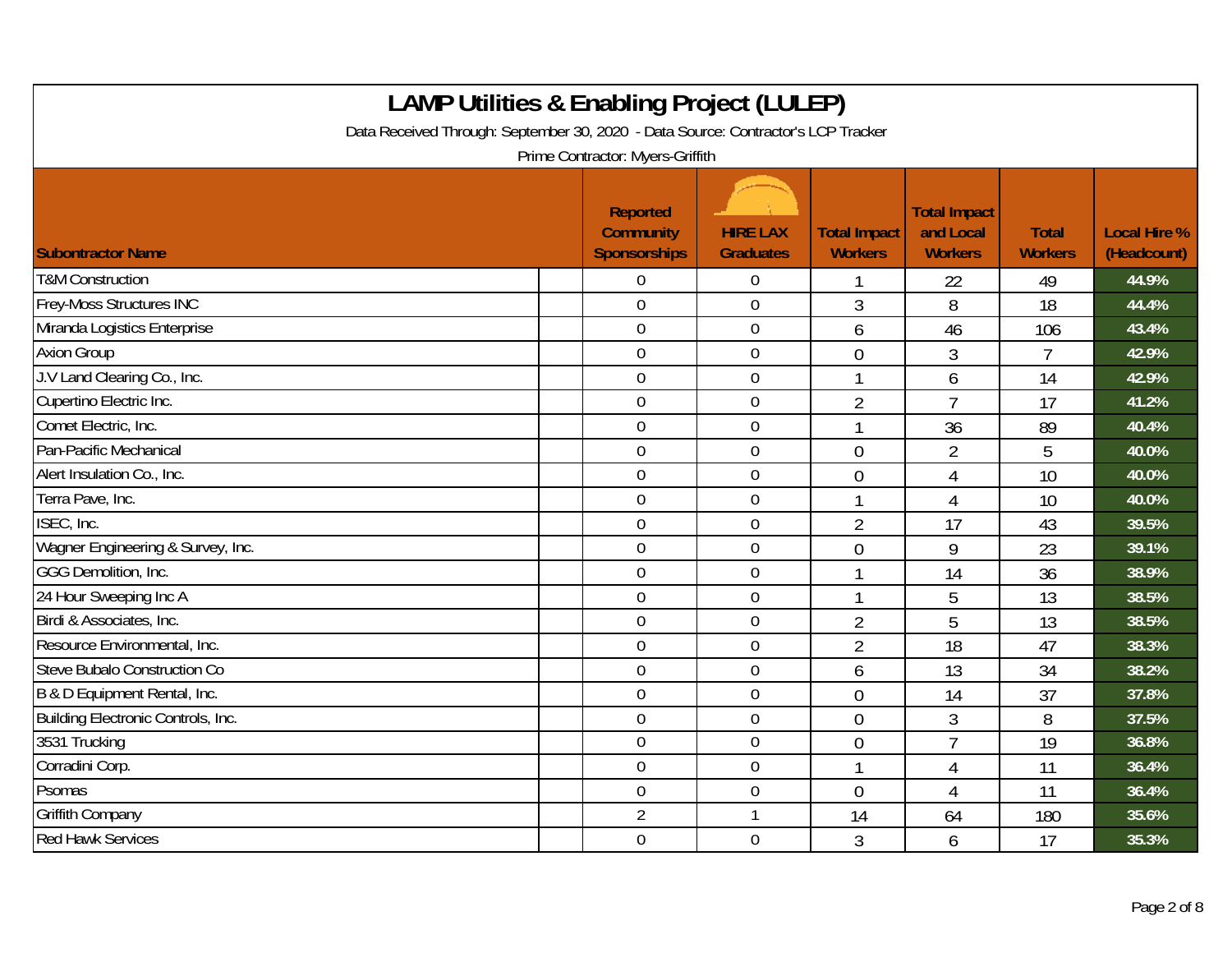| <b>LAMP Utilities &amp; Enabling Project (LULEP)</b><br>Data Received Through: September 30, 2020 - Data Source: Contractor's LCP Tracker<br>Prime Contractor: Myers-Griffith |                                                     |                                     |                                       |                                                    |                                |                                    |  |  |
|-------------------------------------------------------------------------------------------------------------------------------------------------------------------------------|-----------------------------------------------------|-------------------------------------|---------------------------------------|----------------------------------------------------|--------------------------------|------------------------------------|--|--|
| <b>Subontractor Name</b>                                                                                                                                                      | Reported<br><b>Community</b><br><b>Sponsorships</b> | <b>HIRE LAX</b><br><b>Graduates</b> | <b>Total Impact</b><br><b>Workers</b> | <b>Total Impact</b><br>and Local<br><b>Workers</b> | <b>Total</b><br><b>Workers</b> | <b>Local Hire %</b><br>(Headcount) |  |  |
| <b>Taft Electric Company</b>                                                                                                                                                  | 0                                                   | $\overline{0}$                      | 6                                     | 13                                                 | 37                             | 35.1%                              |  |  |
| Urrea & Sons Trucking                                                                                                                                                         | $\mathbf 0$                                         | $\mathbf 0$                         | $\overline{0}$                        | $\overline{7}$                                     | 20                             | 35.0%                              |  |  |
| Inline Concrete Cutting & Coring                                                                                                                                              | $\overline{0}$                                      | $\mathbf 0$                         | $\theta$                              | $\mathbf{1}$                                       | 3                              | 33.3%                              |  |  |
| Koppl Pipeline Services, Inc.                                                                                                                                                 | $\mathbf 0$                                         | $\boldsymbol{0}$                    | $\overline{0}$                        |                                                    | 3                              | 33.3%                              |  |  |
| <b>Planet Green Environmental</b>                                                                                                                                             | $\overline{0}$                                      | $\mathbf 0$                         | $\overline{0}$                        | 1                                                  | 3                              | 33.3%                              |  |  |
| Royal Electric Company                                                                                                                                                        | $\mathbf 0$                                         | $\mathbf 0$                         | $\overline{0}$                        | 1                                                  | 3                              | 33.3%                              |  |  |
| A1 Management & Inspection, Inc.                                                                                                                                              | $\overline{0}$                                      | $\mathbf 0$                         |                                       | $\overline{2}$                                     | 6                              | 33.3%                              |  |  |
| Techniquex, Inc.                                                                                                                                                              | $\mathbf 0$                                         | $\mathbf 0$                         | $\overline{0}$                        | $\overline{2}$                                     | 6                              | 33.3%                              |  |  |
| Global Modular Inc.                                                                                                                                                           | $\boldsymbol{0}$                                    | $\boldsymbol{0}$                    | $\overline{0}$                        | 3                                                  | 9                              | 33.3%                              |  |  |
| Versatile Coatings Inc.                                                                                                                                                       | $\mathbf 0$                                         | $\mathbf 0$                         | $\mathbf 0$                           | 4                                                  | 12                             | 33.3%                              |  |  |
| Crown Fence Co                                                                                                                                                                | $\overline{0}$                                      | $\mathbf 0$                         |                                       | 16                                                 | 48                             | 33.3%                              |  |  |
| Myers & Sons Griffith, JV                                                                                                                                                     | $\overline{3}$                                      | $\overline{2}$                      | 10                                    | 59                                                 | 177                            | 33.3%                              |  |  |
| Matrix Environmental, Inc.                                                                                                                                                    | $\overline{0}$                                      | $\mathbf 0$                         |                                       | 8                                                  | 25                             | 32.0%                              |  |  |
| <b>Concrete Coring Company</b>                                                                                                                                                | $\mathbf 0$                                         | $\mathbf 0$                         |                                       | 9                                                  | 29                             | 31.0%                              |  |  |
| Myers & Sons Construction LP                                                                                                                                                  | $\mathbf 0$                                         | $\boldsymbol{0}$                    |                                       | 13                                                 | 43                             | 30.2%                              |  |  |
| Twining, Inc.                                                                                                                                                                 | $\mathbf 0$                                         | $\boldsymbol{0}$                    |                                       | 9                                                  | 30                             | 30.0%                              |  |  |
| <b>Blois Construction, Inc.</b>                                                                                                                                               | $\overline{0}$                                      | $\mathbf 0$                         | 12                                    | 34                                                 | 114                            | 29.8%                              |  |  |
| Fehoko Concrete Inc                                                                                                                                                           | $\boldsymbol{0}$                                    | $\boldsymbol{0}$                    | $\overline{2}$                        | $\overline{7}$                                     | 24                             | 29.2%                              |  |  |
| Anderson Charnesky Structural Steel, Inc.                                                                                                                                     | $\overline{0}$                                      | $\mathbf 0$                         | $\overline{0}$                        | $\overline{2}$                                     | $\overline{7}$                 | 28.6%                              |  |  |
| CMB Structures, Inc.                                                                                                                                                          | $\overline{0}$                                      | $\mathbf 0$                         | $\overline{0}$                        | $\overline{2}$                                     | $\overline{7}$                 | 28.6%                              |  |  |
| <b>SC Building Materials</b>                                                                                                                                                  | $\overline{0}$                                      | $\boldsymbol{0}$                    |                                       | $\overline{2}$                                     | $\overline{7}$                 | 28.6%                              |  |  |
| Wilson & Hampton Painting Contractors                                                                                                                                         | $\overline{0}$                                      | $\mathbf 0$                         |                                       | $\overline{2}$                                     | $\overline{7}$                 | 28.6%                              |  |  |
| <b>ABC Resources</b>                                                                                                                                                          | $\mathbf 0$                                         | $\mathbf 0$                         | 4                                     | 8                                                  | 28                             | 28.6%                              |  |  |
| N-U Enterprise                                                                                                                                                                | $\overline{0}$                                      | $\mathbf 0$                         |                                       | 8                                                  | 28                             | 28.6%                              |  |  |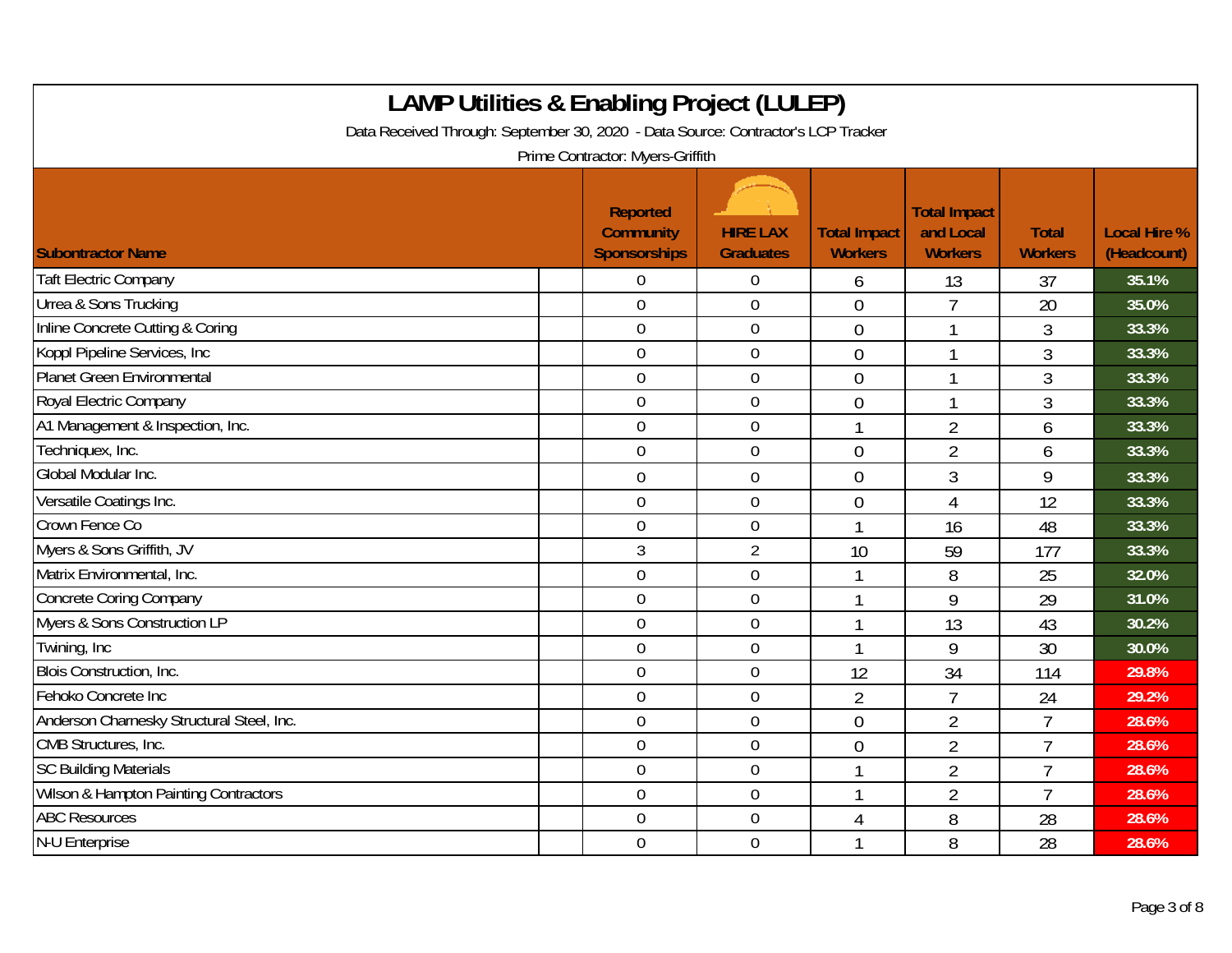| <b>LAMP Utilities &amp; Enabling Project (LULEP)</b><br>Data Received Through: September 30, 2020 - Data Source: Contractor's LCP Tracker<br>Prime Contractor: Myers-Griffith |                                                     |                                     |                                       |                                                    |                                |                                    |  |  |
|-------------------------------------------------------------------------------------------------------------------------------------------------------------------------------|-----------------------------------------------------|-------------------------------------|---------------------------------------|----------------------------------------------------|--------------------------------|------------------------------------|--|--|
| <b>Subontractor Name</b>                                                                                                                                                      | Reported<br><b>Community</b><br><b>Sponsorships</b> | <b>HIRE LAX</b><br><b>Graduates</b> | <b>Total Impact</b><br><b>Workers</b> | <b>Total Impact</b><br>and Local<br><b>Workers</b> | <b>Total</b><br><b>Workers</b> | <b>Local Hire %</b><br>(Headcount) |  |  |
| RMA Group, Inc.                                                                                                                                                               | 0                                                   | 0                                   | 4                                     | 6                                                  | 22                             | 27.3%                              |  |  |
| Rosendin Electric                                                                                                                                                             | $\overline{0}$                                      | $\overline{0}$                      | $\mathfrak{Z}$                        | 9                                                  | 33                             | 27.3%                              |  |  |
| Max Out Inc.                                                                                                                                                                  | $\overline{0}$                                      | $\boldsymbol{0}$                    | $\overline{4}$                        | 9                                                  | 34                             | 26.5%                              |  |  |
| D.C. Drilling Inc                                                                                                                                                             | $\overline{0}$                                      | $\boldsymbol{0}$                    | $\overline{0}$                        | 1                                                  | 4                              | 25.0%                              |  |  |
| DFS Flooring Inc.                                                                                                                                                             | $\mathbf 0$                                         | $\mathbf 0$                         | $\mathbf{1}$                          | 1                                                  | 4                              | 25.0%                              |  |  |
| So-Cal Insulation, Inc.                                                                                                                                                       | $\overline{0}$                                      | $\mathbf 0$                         | $\mathbf{1}$                          |                                                    | $\overline{4}$                 | 25.0%                              |  |  |
| AMPCO Landscape, Inc.                                                                                                                                                         | $\overline{0}$                                      | $\mathbf 0$                         | $\overline{0}$                        | $\overline{2}$                                     | 8                              | 25.0%                              |  |  |
| <b>DC Traffic Control</b>                                                                                                                                                     | $\overline{0}$                                      | $\mathbf 0$                         | $\overline{0}$                        | $\overline{2}$                                     | 8                              | 25.0%                              |  |  |
| Mike Hixson Backhoe Service, Inc.                                                                                                                                             | $\overline{0}$                                      | $\boldsymbol{0}$                    | $\overline{0}$                        | $\overline{2}$                                     | 8                              | 25.0%                              |  |  |
| Superior Pavement Markings, Inc.                                                                                                                                              | $\overline{0}$                                      | $\boldsymbol{0}$                    | $\overline{2}$                        | $\overline{2}$                                     | 8                              | 25.0%                              |  |  |
| <b>LNA Concrete Structures, Inc.</b>                                                                                                                                          | $\mathbf 0$                                         | $\mathbf 0$                         | $\mathbf{1}$                          | 9                                                  | 37                             | 24.3%                              |  |  |
| Giroux Glass, Inc.                                                                                                                                                            | $\mathbf 0$                                         | $\mathbf 0$                         | $\overline{0}$                        | $\overline{2}$                                     | 9                              | 22.2%                              |  |  |
| Meadows Sheet Metal & Air Conditioning, Inc.                                                                                                                                  | $\overline{0}$                                      | $\mathbf 0$                         | $\overline{2}$                        | 10                                                 | 45                             | 22.2%                              |  |  |
| Cosco Fire Protection, Inc.                                                                                                                                                   | $\mathbf 0$                                         | $\mathbf 0$                         | $\overline{0}$                        | 5                                                  | 23                             | 21.7%                              |  |  |
| Sterndahl Enterprises, Inc.                                                                                                                                                   | $\mathbf 0$                                         | $\boldsymbol{0}$                    | $\overline{2}$                        | 6                                                  | 28                             | 21.4%                              |  |  |
| Bali Construction, Inc.                                                                                                                                                       | $\overline{0}$                                      | $\mathbf 0$                         | 3                                     | 14                                                 | 68                             | 20.6%                              |  |  |
| Absolute Abatement & Demolition                                                                                                                                               | $\overline{0}$                                      | $\mathbf{0}$                        | $\overline{0}$                        |                                                    | 5                              | 20.0%                              |  |  |
| <b>Century Sweeping</b>                                                                                                                                                       | $\mathbf 0$                                         | $\boldsymbol{0}$                    | $\overline{0}$                        | 1                                                  | 5                              | 20.0%                              |  |  |
| Pacific Waterproofing & Restoration, Inc.                                                                                                                                     | $\mathbf 0$                                         | $\mathbf 0$                         | $\theta$                              |                                                    | 5                              | 20.0%                              |  |  |
| Penhall Co                                                                                                                                                                    | $\overline{0}$                                      | $\mathbf 0$                         | $\overline{0}$                        |                                                    | 5                              | 20.0%                              |  |  |
| Michels Pipeline Construction; a div. of Michels Corporation                                                                                                                  | $\boldsymbol{0}$                                    | $\boldsymbol{0}$                    | $\mathfrak{Z}$                        | 13                                                 | 74                             | 17.6%                              |  |  |
| Sully-Miller Contracting Company                                                                                                                                              | $\mathbf 0$                                         | $\mathbf 0$                         | $\overline{0}$                        | 10                                                 | 58                             | 17.2%                              |  |  |
| <b>Granstrom Masonry Inc</b>                                                                                                                                                  | $\mathbf 0$                                         | $\mathbf 0$                         | $\overline{0}$                        |                                                    | 6                              | 16.7%                              |  |  |
| Util-Locate                                                                                                                                                                   | $\overline{0}$                                      | $\mathbf 0$                         |                                       |                                                    | 6                              | 16.7%                              |  |  |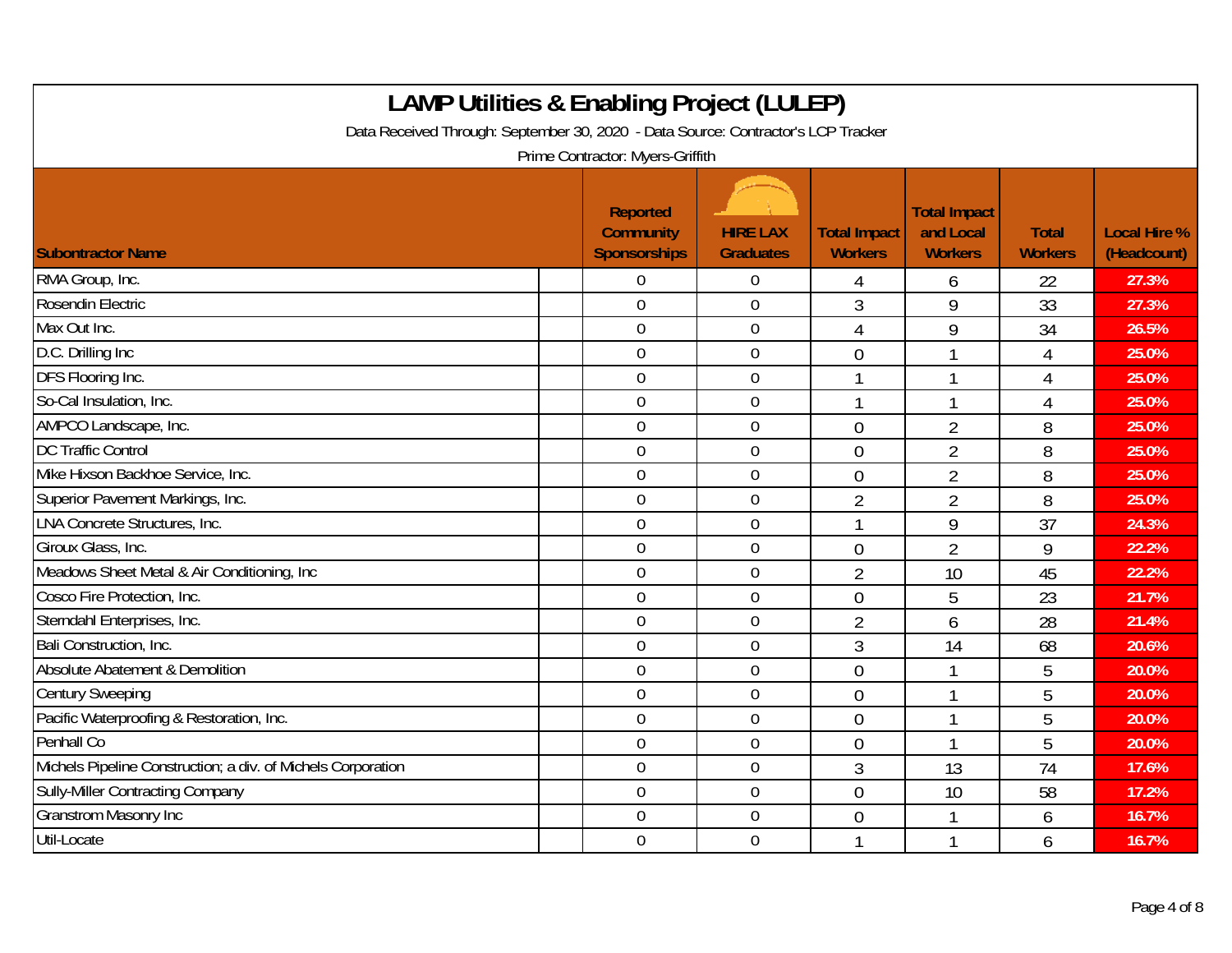| <b>LAMP Utilities &amp; Enabling Project (LULEP)</b><br>Data Received Through: September 30, 2020 - Data Source: Contractor's LCP Tracker<br>Prime Contractor: Myers-Griffith |                                                     |                                     |                                       |                                                    |                                |                                    |  |  |
|-------------------------------------------------------------------------------------------------------------------------------------------------------------------------------|-----------------------------------------------------|-------------------------------------|---------------------------------------|----------------------------------------------------|--------------------------------|------------------------------------|--|--|
| <b>Subontractor Name</b>                                                                                                                                                      | <b>Reported</b><br><b>Community</b><br>Sponsorships | <b>HIRE LAX</b><br><b>Graduates</b> | <b>Total Impact</b><br><b>Workers</b> | <b>Total Impact</b><br>and Local<br><b>Workers</b> | <b>Total</b><br><b>Workers</b> | <b>Local Hire %</b><br>(Headcount) |  |  |
| Vertical Acess, Inc.                                                                                                                                                          | $\Omega$                                            | $\overline{0}$                      | $\theta$                              |                                                    | 6                              | 16.7%                              |  |  |
| Crosstown Electrical & Data, Inc.                                                                                                                                             | $\overline{0}$                                      | $\overline{0}$                      | $\overline{0}$                        | $\overline{2}$                                     | 12                             | 16.7%                              |  |  |
| Kato Landscape, Inc.                                                                                                                                                          | $\mathbf 0$                                         | $\boldsymbol{0}$                    | $\mathbf{1}$                          | $\overline{2}$                                     | 12                             | 16.7%                              |  |  |
| Southcoast Acoustical Interiors, Inc.                                                                                                                                         | $\mathbf 0$                                         | $\overline{0}$                      | $\overline{0}$                        | $\mathfrak{Z}$                                     | 18                             | 16.7%                              |  |  |
| <b>Chief Engineering</b>                                                                                                                                                      | $\overline{0}$                                      | $\mathbf 0$                         | $\mathfrak{Z}$                        | 15                                                 | 90                             | 16.7%                              |  |  |
| Nor Cal Pipeline Services                                                                                                                                                     | $\mathbf 0$                                         | $\mathbf 0$                         | $\mathbf{1}$                          | $\overline{7}$                                     | 43                             | 16.3%                              |  |  |
| Zefiro Corporation                                                                                                                                                            | $\overline{0}$                                      | $\mathbf 0$                         | $\overline{2}$                        | $\overline{7}$                                     | 46                             | 15.2%                              |  |  |
| BC Rentals, Inc. dba BC Traffic Specialist                                                                                                                                    | $\overline{0}$                                      | $\mathbf 0$                         | $\overline{0}$                        | 3                                                  | 20                             | 15.0%                              |  |  |
| <b>DRS Rebar Inc.</b>                                                                                                                                                         | $\mathbf 0$                                         | $\boldsymbol{0}$                    | $\overline{0}$                        |                                                    | $\overline{7}$                 | 14.3%                              |  |  |
| Nolds Equipment                                                                                                                                                               | $\mathbf 0$                                         | $\boldsymbol{0}$                    | $\mathbf{1}$                          |                                                    | $\overline{7}$                 | 14.3%                              |  |  |
| G. O. Rodriguez Trucking, Inc.                                                                                                                                                | $\mathbf 0$                                         | $\mathbf 0$                         |                                       | $\overline{7}$                                     | 55                             | 12.7%                              |  |  |
| All American Asphalt                                                                                                                                                          | $\mathbf 0$                                         | $\mathbf 0$                         | 6                                     | 28                                                 | 221                            | 12.7%                              |  |  |
| Traffic Management Inc.                                                                                                                                                       | $\overline{0}$                                      | $\overline{0}$                      | $\overline{0}$                        |                                                    | 8                              | 12.5%                              |  |  |
| Upland Contracting, Inc.                                                                                                                                                      | $\mathbf 0$                                         | $\mathbf 0$                         | $\overline{0}$                        |                                                    | 8                              | 12.5%                              |  |  |
| R.J. Lalonde, Inc.                                                                                                                                                            | $\mathbf 0$                                         | $\boldsymbol{0}$                    | $\mathbf{1}$                          |                                                    | 9                              | 11.1%                              |  |  |
| Smithson Electric, Inc.                                                                                                                                                       | $\mathbf 0$                                         | $\mathbf 0$                         | $\overline{0}$                        |                                                    | 9                              | 11.1%                              |  |  |
| G&F Concrete Cutting, Inc.                                                                                                                                                    | $\overline{0}$                                      | $\overline{0}$                      | $\overline{0}$                        | $\overline{2}$                                     | 18                             | 11.1%                              |  |  |
| Ferreira Construction Co, Inc.                                                                                                                                                | $\mathbf 0$                                         | $\mathbf 0$                         | 1                                     | 5                                                  | 46                             | 10.9%                              |  |  |
| Badger Daylighting Corp.                                                                                                                                                      | $\mathbf 0$                                         | $\mathbf 0$                         | 1                                     | 3                                                  | 28                             | 10.7%                              |  |  |
| Los Angeles Signal Construction, Inc.                                                                                                                                         | $\overline{0}$                                      | $\mathbf 0$                         | $\overline{0}$                        |                                                    | 11                             | 9.1%                               |  |  |
| Pavement Coatings, Inc.                                                                                                                                                       | $\mathbf 0$                                         | $\boldsymbol{0}$                    | $\overline{0}$                        |                                                    | 11                             | 9.1%                               |  |  |
| Cindy Trump, Inc., DBA Lindys Cold Planing                                                                                                                                    | $\overline{0}$                                      | $\mathbf 0$                         | $\overline{0}$                        |                                                    | 13                             | 7.7%                               |  |  |
| Crane Rental Service, Inc.                                                                                                                                                    | $\overline{0}$                                      | $\mathbf 0$                         | 1                                     |                                                    | 14                             | 7.1%                               |  |  |
| Anglemyer Crane Rental                                                                                                                                                        | $\overline{0}$                                      | $\overline{0}$                      | $\overline{0}$                        | $\overline{0}$                                     |                                | 0.0%                               |  |  |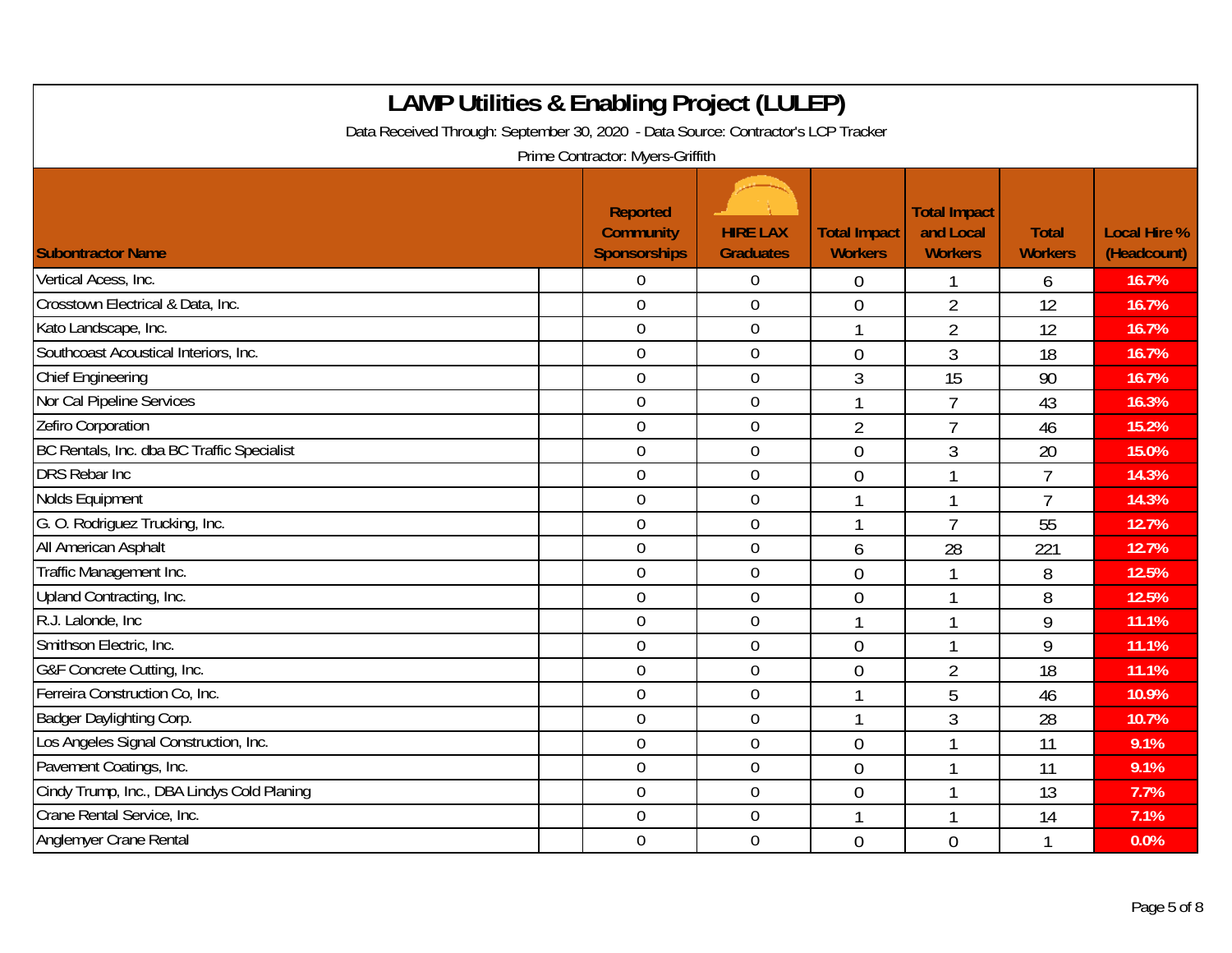| <b>LAMP Utilities &amp; Enabling Project (LULEP)</b><br>Data Received Through: September 30, 2020 - Data Source: Contractor's LCP Tracker<br>Prime Contractor: Myers-Griffith |  |                                                     |                                     |                                       |                                                    |                                |                                    |  |
|-------------------------------------------------------------------------------------------------------------------------------------------------------------------------------|--|-----------------------------------------------------|-------------------------------------|---------------------------------------|----------------------------------------------------|--------------------------------|------------------------------------|--|
| <b>Subontractor Name</b>                                                                                                                                                      |  | Reported<br><b>Community</b><br><b>Sponsorships</b> | <b>HIRE LAX</b><br><b>Graduates</b> | <b>Total Impact</b><br><b>Workers</b> | <b>Total Impact</b><br>and Local<br><b>Workers</b> | <b>Total</b><br><b>Workers</b> | <b>Local Hire %</b><br>(Headcount) |  |
| Calmex Engineering, Inc.                                                                                                                                                      |  | 0                                                   | $\overline{0}$                      | $\boldsymbol{0}$                      | $\boldsymbol{0}$                                   |                                | 0.0%                               |  |
| <b>Hydraulic Cranes LLC</b>                                                                                                                                                   |  | $\overline{0}$                                      | $\overline{0}$                      | $\overline{0}$                        | $\overline{0}$                                     |                                | 0.0%                               |  |
| Jim Painter Controls, Inc.                                                                                                                                                    |  | $\boldsymbol{0}$                                    | $\boldsymbol{0}$                    | $\overline{0}$                        | $\overline{0}$                                     | 1                              | 0.0%                               |  |
| Northwest Excavating Inc                                                                                                                                                      |  | $\boldsymbol{0}$                                    | $\boldsymbol{0}$                    | $\overline{0}$                        | $\overline{0}$                                     | $\overline{\phantom{a}}$       | 0.0%                               |  |
| Site Solution Services, Inc.                                                                                                                                                  |  | $\overline{0}$                                      | $\mathbf 0$                         | $\overline{0}$                        | $\overline{0}$                                     | 1                              | 0.0%                               |  |
| <b>Skaggs Concrete Cutting Inc</b>                                                                                                                                            |  | $\mathbf 0$                                         | $\overline{0}$                      | $\overline{0}$                        | $\overline{0}$                                     |                                | 0.0%                               |  |
| <b>Barneys Hole Digging Service</b>                                                                                                                                           |  | $\mathbf 0$                                         | $\overline{0}$                      | $\overline{0}$                        | $\overline{0}$                                     | $\overline{2}$                 | 0.0%                               |  |
| Burros Backhoe Service, LLC                                                                                                                                                   |  | $\mathbf 0$                                         | $\mathbf 0$                         | $\overline{0}$                        | $\overline{0}$                                     | $\overline{2}$                 | 0.0%                               |  |
| Dayton Certified Welding, Inc.                                                                                                                                                |  | $\mathbf 0$                                         | $\mathbf 0$                         | $\overline{0}$                        | $\overline{0}$                                     | $\overline{2}$                 | 0.0%                               |  |
| Discovery Hydrovac                                                                                                                                                            |  | $\mathbf 0$                                         | $\overline{0}$                      | $\overline{0}$                        | $\overline{0}$                                     | $\overline{2}$                 | 0.0%                               |  |
| <b>Fastrack Rentals Inc</b>                                                                                                                                                   |  | $\overline{0}$                                      | $\mathbf 0$                         | $\overline{0}$                        | $\theta$                                           | $\overline{2}$                 | 0.0%                               |  |
| Johnson's Tree Service                                                                                                                                                        |  | $\mathbf 0$                                         | $\mathbf 0$                         | $\overline{0}$                        | $\theta$                                           | $\overline{2}$                 | 0.0%                               |  |
| Whitecore Concrete Cutting & Demolition, Inc                                                                                                                                  |  | $\overline{0}$                                      | $\mathbf 0$                         | $\overline{0}$                        | $\overline{0}$                                     | $\overline{2}$                 | 0.0%                               |  |
| AD Improvements Inc                                                                                                                                                           |  | $\mathbf 0$                                         | $\mathbf 0$                         | $\overline{0}$                        | $\overline{0}$                                     | 3                              | 0.0%                               |  |
| Asphalt, Fabric & Engineering, Inc.                                                                                                                                           |  | $\mathbf 0$                                         | $\mathbf 0$                         | $\overline{0}$                        | $\overline{0}$                                     | 3                              | 0.0%                               |  |
| Bragg Crane Service (sub to Comet Electric)                                                                                                                                   |  | $\overline{0}$                                      | $\overline{0}$                      | $\Omega$                              | $\overline{0}$                                     | $\overline{3}$                 | 0.0%                               |  |
| <b>Cell-Crete Corporation</b>                                                                                                                                                 |  | $\overline{0}$                                      | $\boldsymbol{0}$                    | $\overline{0}$                        | $\overline{0}$                                     | 3                              | 0.0%                               |  |
| CGO Construction Company, Inc.                                                                                                                                                |  | $\mathbf 0$                                         | $\boldsymbol{0}$                    | $\overline{0}$                        | $\overline{0}$                                     | 3                              | 0.0%                               |  |
| <b>Ground Penetrating Radar</b>                                                                                                                                               |  | $\overline{0}$                                      | $\mathbf 0$                         | $\overline{0}$                        | $\overline{0}$                                     | 3                              | 0.0%                               |  |
| Pipe Tec Inc                                                                                                                                                                  |  | $\boldsymbol{0}$                                    | $\mathbf 0$                         | $\overline{0}$                        | $\overline{0}$                                     | 3                              | 0.0%                               |  |
| Pre-Con                                                                                                                                                                       |  | $\mathbf 0$                                         | $\mathbf 0$                         | $\overline{0}$                        | $\theta$                                           | 3                              | 0.0%                               |  |
| Pre-Con Installers                                                                                                                                                            |  | $\mathbf 0$                                         | $\mathbf 0$                         | $\overline{0}$                        | $\theta$                                           | 3                              | 0.0%                               |  |
| Ramsey Oil Co Inc                                                                                                                                                             |  | $\mathbf 0$                                         | $\mathbf 0$                         | $\overline{0}$                        | $\theta$                                           | 3                              | 0.0%                               |  |
| Savala Equipment Company                                                                                                                                                      |  | $\mathbf 0$                                         | $\mathbf 0$                         | $\overline{0}$                        | $\overline{0}$                                     | 3                              | 0.0%                               |  |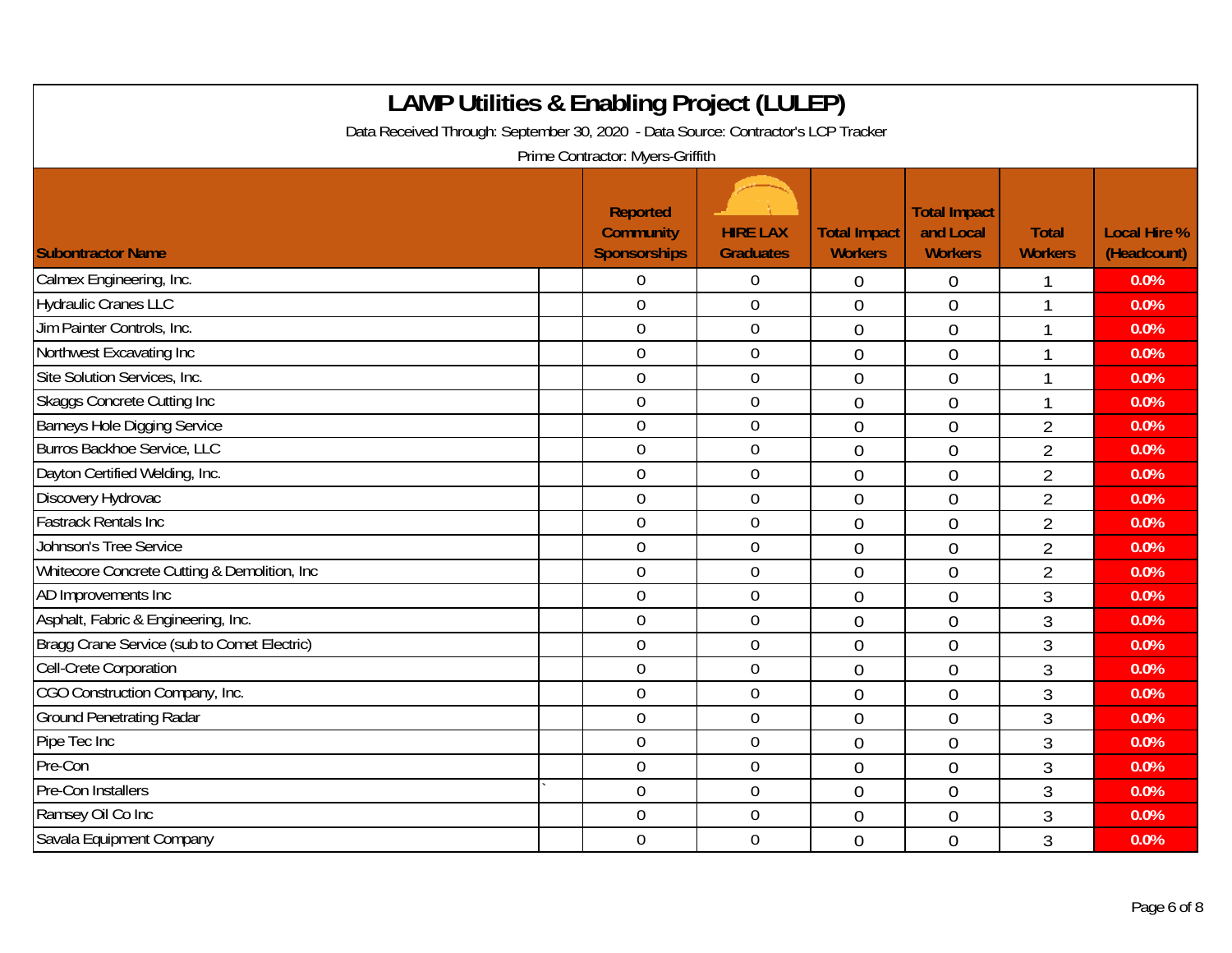| <b>LAMP Utilities &amp; Enabling Project (LULEP)</b><br>Data Received Through: September 30, 2020 - Data Source: Contractor's LCP Tracker<br>Prime Contractor: Myers-Griffith |                                                     |                                     |                                       |                                                    |                                |                                    |  |  |
|-------------------------------------------------------------------------------------------------------------------------------------------------------------------------------|-----------------------------------------------------|-------------------------------------|---------------------------------------|----------------------------------------------------|--------------------------------|------------------------------------|--|--|
| <b>Subontractor Name</b>                                                                                                                                                      | <b>Reported</b><br><b>Community</b><br>Sponsorships | <b>HIRE LAX</b><br><b>Graduates</b> | <b>Total Impact</b><br><b>Workers</b> | <b>Total Impact</b><br>and Local<br><b>Workers</b> | <b>Total</b><br><b>Workers</b> | <b>Local Hire %</b><br>(Headcount) |  |  |
| DeepScan, Inc.                                                                                                                                                                | $\Omega$                                            | $\overline{0}$                      | $\theta$                              | $\theta$                                           | 4                              | 0.0%                               |  |  |
| Merli Concrete Pumping                                                                                                                                                        | $\overline{0}$                                      | $\overline{0}$                      | $\overline{0}$                        | $\overline{0}$                                     | 4                              | 0.0%                               |  |  |
| Commercial Scaffolding of CA, Inc.                                                                                                                                            | $\mathbf 0$                                         | $\boldsymbol{0}$                    | $\mathbf 0$                           | $\mathbf 0$                                        | 5                              | 0.0%                               |  |  |
| <b>DJS</b> General Contracting, Inc.                                                                                                                                          | $\mathbf 0$                                         | $\overline{0}$                      | $\overline{0}$                        | $\overline{0}$                                     | 5                              | 0.0%                               |  |  |
| Gregg Drilling & Testing, Inc.                                                                                                                                                | $\overline{0}$                                      | $\mathbf 0$                         | $\overline{0}$                        | $\theta$                                           | 5                              | 0.0%                               |  |  |
| Reliable Construction Services, LLC                                                                                                                                           | $\mathbf 0$                                         | $\mathbf 0$                         | $\overline{0}$                        | $\mathbf 0$                                        | 5                              | 0.0%                               |  |  |
| <b>Techno Coatings Inc</b>                                                                                                                                                    | $\overline{0}$                                      | $\mathbf 0$                         | $\overline{0}$                        | $\overline{0}$                                     | 5                              | 0.0%                               |  |  |
| Traffic Loops Crackfilling Inc                                                                                                                                                | $\overline{0}$                                      | $\mathbf 0$                         | $\overline{0}$                        | $\theta$                                           | 5                              | 0.0%                               |  |  |
| Fine Grade Equipment, Inc.                                                                                                                                                    | $\mathbf 0$                                         | $\boldsymbol{0}$                    | $\overline{0}$                        | $\mathbf 0$                                        | 6                              | 0.0%                               |  |  |
| C.M. Peich, Inc.                                                                                                                                                              | $\mathbf 0$                                         | $\overline{0}$                      | $\overline{0}$                        | $\mathbf 0$                                        | $\overline{7}$                 | 0.0%                               |  |  |
| H.D. Construction Equipment, Inc.                                                                                                                                             | $\mathbf 0$                                         | $\mathbf 0$                         | $\overline{0}$                        | $\overline{0}$                                     | $\overline{1}$                 | 0.0%                               |  |  |
| 2R Drilling, Inc.                                                                                                                                                             | $\mathbf 0$                                         | $\mathbf 0$                         | $\overline{0}$                        | $\overline{0}$                                     | 8                              | 0.0%                               |  |  |
| <b>Connor Concrete Cutting and Coring</b>                                                                                                                                     | $\overline{0}$                                      | $\overline{0}$                      | $\overline{0}$                        | $\mathbf 0$                                        | 8                              | 0.0%                               |  |  |
| Lucas Builders, Inc.                                                                                                                                                          | $\mathbf 0$                                         | $\mathbf 0$                         | $\overline{0}$                        | $\overline{0}$                                     | 8                              | 0.0%                               |  |  |
| Ayala Boring Inc                                                                                                                                                              | $\mathbf 0$                                         | $\boldsymbol{0}$                    | $\overline{0}$                        | $\overline{0}$                                     | 9                              | 0.0%                               |  |  |
| Cornerstone Demolition Corp.                                                                                                                                                  | $\mathbf 0$                                         | $\overline{0}$                      | $\overline{0}$                        | $\overline{0}$                                     | 9                              | 0.0%                               |  |  |
| Hardy & Harper                                                                                                                                                                | $\overline{0}$                                      | $\overline{0}$                      | $\overline{0}$                        | $\overline{0}$                                     | 9                              | 0.0%                               |  |  |
| V&E Tree Service, Inc.                                                                                                                                                        | $\mathbf 0$                                         | $\mathbf 0$                         | $\overline{0}$                        | $\overline{0}$                                     | 9                              | 0.0%                               |  |  |
| Telfer Pavement Technologies, LLC                                                                                                                                             | $\mathbf 0$                                         | $\mathbf 0$                         | $\overline{0}$                        | $\overline{0}$                                     | 10                             | 0.0%                               |  |  |
| C Below Inc                                                                                                                                                                   | $\overline{0}$                                      | $\mathbf 0$                         | $\overline{0}$                        | $\overline{0}$                                     | 12                             | 0.0%                               |  |  |
| Torrent Resources CA, Inc.                                                                                                                                                    | $\mathbf 0$                                         | $\boldsymbol{0}$                    | $\overline{0}$                        | $\overline{0}$                                     | 13                             | 0.0%                               |  |  |
| Newman Backhoe Service, Inc.                                                                                                                                                  | $\overline{0}$                                      | $\overline{0}$                      | $\overline{0}$                        | $\overline{0}$                                     | 14                             | 0.0%                               |  |  |
| <b>Pavement Recycling Systems</b>                                                                                                                                             | $\overline{0}$                                      | $\mathbf 0$                         | $\overline{0}$                        | $\overline{0}$                                     | 15                             | 0.0%                               |  |  |
| PCI                                                                                                                                                                           | $\overline{0}$                                      | $\overline{0}$                      | $\overline{0}$                        | $\overline{0}$                                     | 22                             | 0.0%                               |  |  |